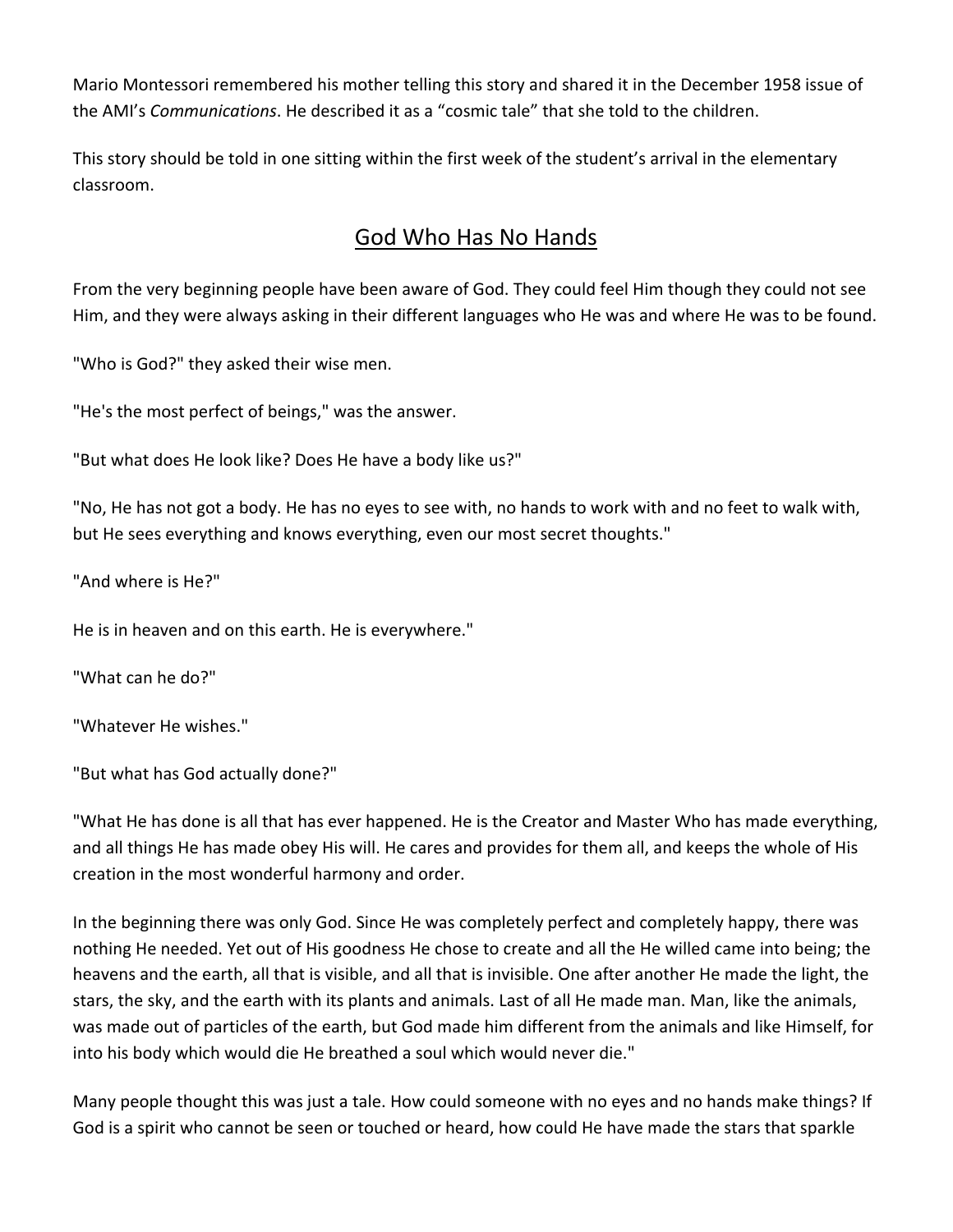overhead, the sea which is always astir, the sun, the mountains, and the wind? How could a spirit make the birds and fishes and trees, the flowers and the scent they shed around them? Perhaps He could make invisible things, but how could He make the visible world? It is all very well, they thought, to say that God is everywhere, but who has set their eyes on Him? How can we be sure He is everywhere? They tell He is the Master whom everybody and everything obeys, but why on earth should we believe that?

And it really does seem impossible. We who have hands could not do these things, so how could someone who has no hands do them? And can we imagine animals and plants and rocks obeying God? The animals do not understand when we talk to them, so how could they be obedient? Or the winds and the sea and the mountains? You can shout and scream and wave your arms at them, but they cannot hear you for they are not even alive, and they certainly won't obey you.

Yes, that is how it seems to us. But, as you will see, everything that exists, whether it has life or not, in all that it does and by the very fact of its being there, actually obeys the will of God.

God's creatures do not know that they are obeying. Those that are inanimate just go on existing. Those that have life move and go on living. Yet every time a cool wind brushes your cheek, its voice, if we could hear it, is saying: 'Lord, I obey.' When the sun rises in the morning and colors the glittering sea, the sun and the sunbeams are whispering, 'My Lord, I obey.' And when you see a bird on the wing, or fruit falling from a tree, or a butterfly hovering over a flower, the birds and their flight, the tree and the fruit and its fall to the ground, the butterfly and the flower and its fragrance are all repeating the same words: 'I hear, my Lord, and I obey.'

At first there was chaos and darkness was on the face of the deep. God said: 'Let there be light', and there was light. Before that there was only the deep, an immensity of space with no beginning and no end, indescribably dark and cold. Who can imagine that immensity, that dark and coldness?

When we think of dark, we think of night; but our night would be like brilliant sunshine in comparison with that darkness. When we think of cold, we think of ice. But ice is positively hot if you compare it with the coldness of space, the space that separates the stars: as hot, you might say, as a blazing furnace from which no heat can escape. In this measureless void of cold and darkness light was created. There appeared something like a vast, fiery cloud which included all the stars that are in the sky. The whole universe was in that cloud, and among the tiniest of stars was our own world; but they were not stars then; as yet there was nothing except light and heat. So intense was the heat that all the substances we know - iron, gold, earth, rocks, water - existed as gasses, as insubstantial as the air. All these substances, all the materials of which the earth and the stars are composed, wer fused together in one vast, flaming intensity of light and heat - a heat which would make our sun today feel like a piece of ice.

This raging fiery cloud of nothingness, to huge to imagine, moved in the immensity of freezing space, which was also nothingness, but infinitely vaster. The fiery mass was no bigger that a drop of water in the ocean of space, but that drop contained the earth and all the stars.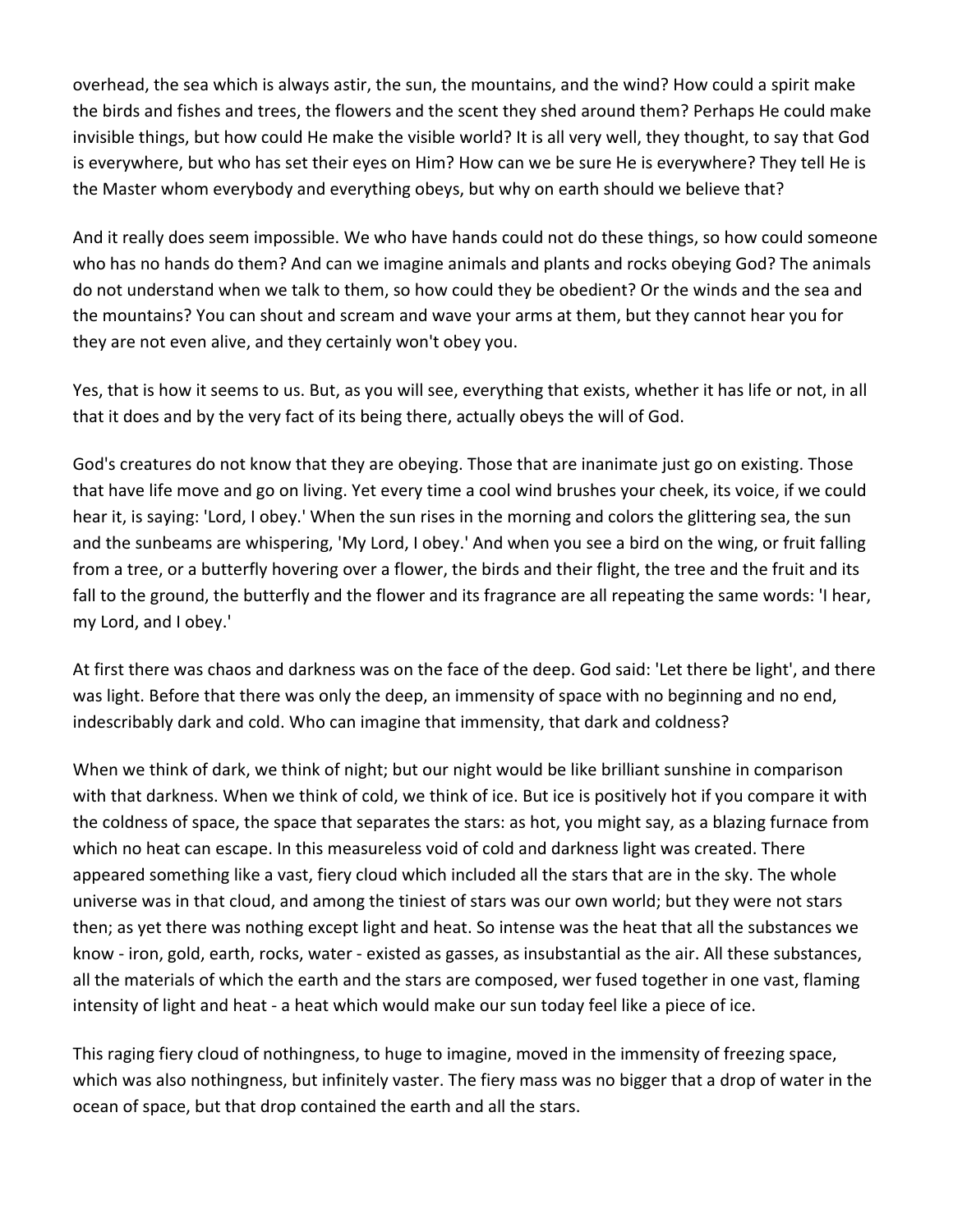As this cloud of light and heat moved through empty space little drops fell from it. If you swing the water out of a glass, some of it holds together and the rest breaks up into separate drops. The countless hosts of stars are like these little drops, only instead of falling they are constantly moving round in space, in such a way that they can never meet. They are millions of miles from each other.

Indeed, some stars are so far away from us that it takes millions of years for their light to reach us. Do you know how fast light travels? (the children might answer: 100 mph, 200mph...?) No, much faster. It travels 186,000 - not per hour, but per SECOND. Imagine how fast that is! It means that in one second it can travel 7 times around the whole world. And do you know how big the world is? If we were to drive at 100 mph continuously, all day long and all night long, without stopping, it would take us more than 10 days to cover that distance. And yet the light covers it 7 times in one second! You 'click' with your fingertips, and it has gone around the earth 7 times already!

So, you can imagine how far some of these stars are, that it takes their light 1 million years to reach us?

Then there are so many stars that scientists have calculated that if each of them were a grain of sand, all the stars together would cover up all the states from Virginia to New York up to the height of 200 meters! One of these stars, one of these grains of sand among those thousands of billions of grains of sand, is our sun, and one millionth part of this grain is our earth. An invisible speck of nothingness.

One wouldn't think so. The sun doesn't look so big. But that is because it is so far away. The light from it takes about 8 minutes to reach us and if we were to travel the same distance at 100 mph it would take us a little more than 106 years to reach the sun. In fact, the sun is one million times bigger than the earth. The sun is so big that just one of its flames could contain 22 earths.

(CHART 1A: Earth Compared to the Sun)



When God's will called the stars into being, there was no detail He had not planned. Every scrap of the universe, every speck which we might think too tiny to matter, was given a set of rules to follow. To the little particles which were like smoke, like vapor - which could only be distinguished as light and heat moving at a fantastic speed he said: 'As you become cold you shall come closer and become smaller.'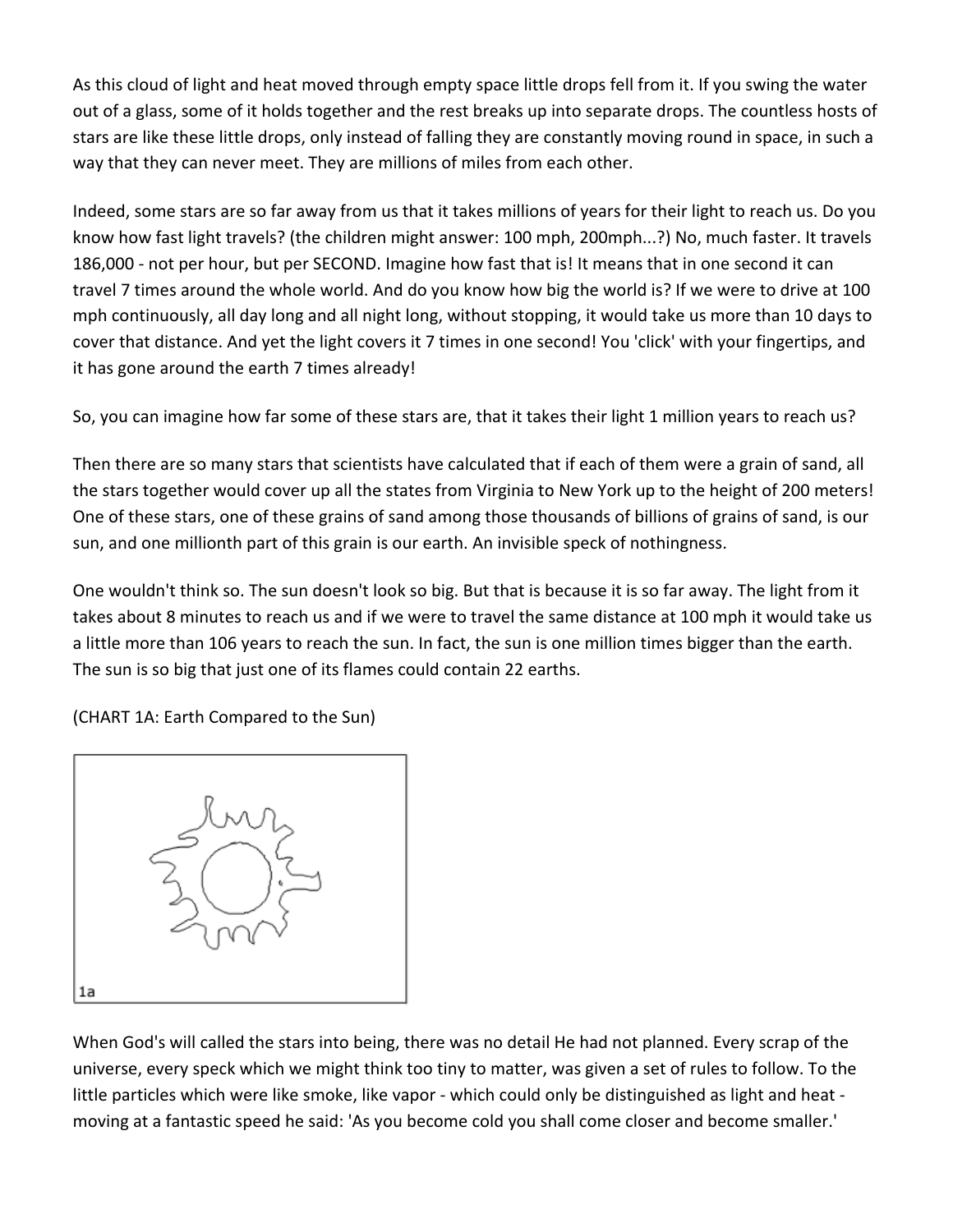And so, as they cooled they moved more and more slowly, clinging closer and closer to each other and occupying less and less space. The particles assumed different states which man called the solid, the liquid, or the gaseous state.

(DEMONSTRATION: Three States of Matter)

Three States of Matter



Materials: 3 identical glass bowls on a tray one contains ice, another water, and the other is empty

Everything we know is either a gas, a liquid, or a solid, and which of the three states it is at the moment depends on how hot or cold it is.

Then God gave some other instructions. Each of the tiny little particles was given a special love for certain particles and a special dislike for certain others. Some were attracted to each other and some were not. Just like human beings, they like some, and refuse to have anything to do with others. So they form themselves into different groups.

(DEMONSTRATION: Forces of Attraction)

Forces of Attraction



sprinkle the small pieces of paper (confetti) onto the surface of the water and observe

Materials: bowl of water with a large surface area small pieces of paper

In this way, the particles combined and formed themselves into different groups.

In the solid state, God has made the particles cling so closely together that they are almost impossible to separate. They form a body which will not alter its shape unless one applies force. If a piece is broken off,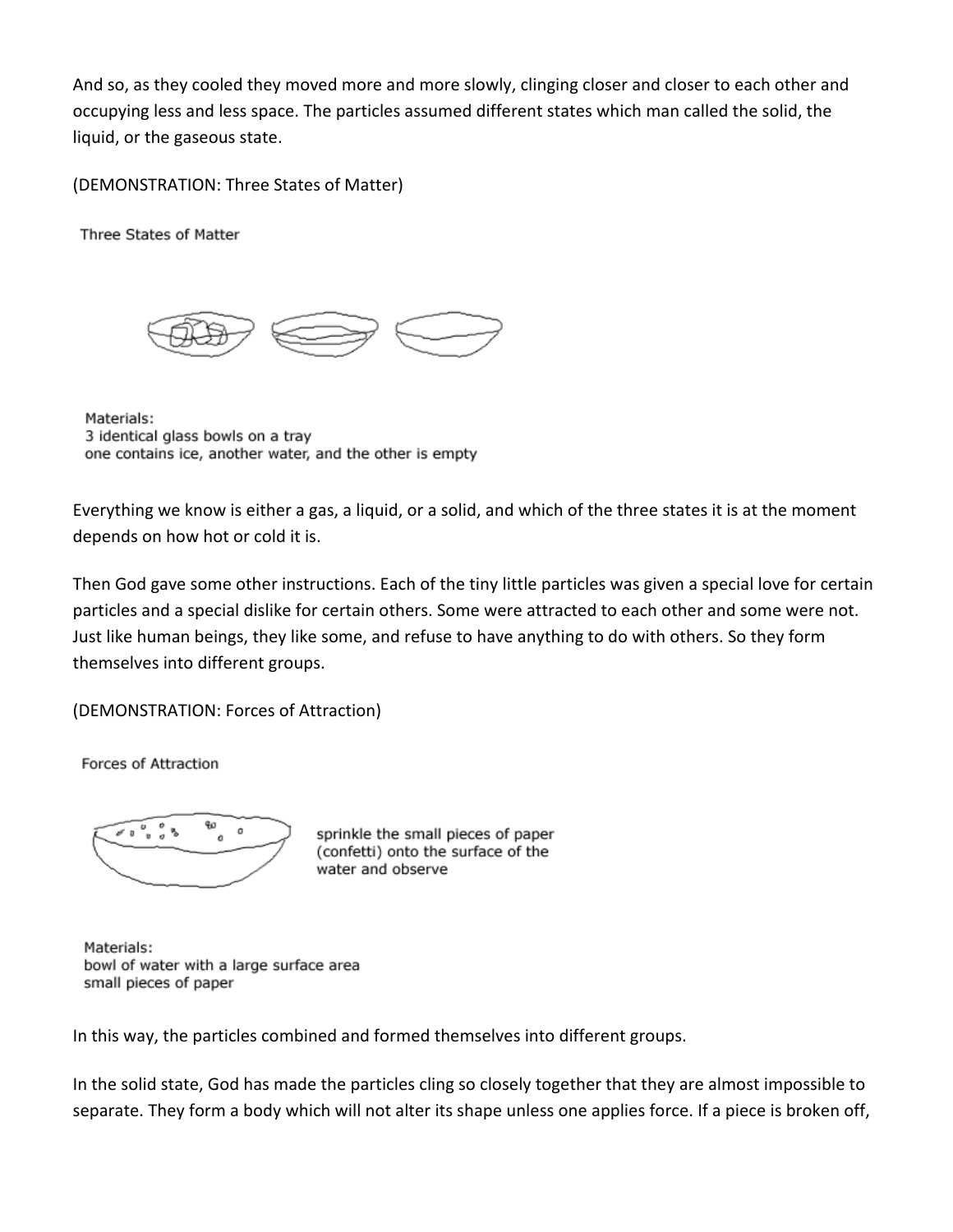the particles will still cling together. If, for instance, you start chipping a flint, the flint and the chips still remain solid pieces of stone.

When it came to liquids, God said: 'You shall hold together also, but not so very closely, so that you will have no shape of your own and will roll over each other.'

(DEMONSTRATION: Model of a Liquid)

Model of a Liquid



Materials:

a clear, sealed container, approximately 1/2 filled with small ball bearings or marbles

'Thus you shall flow and spread, filling every hollow, every crevice in your path. You will push downward and sideways, but never upwards.' That is why, though we can put our hands in water, we cannot put them inside a rock.

And to the gasses He said: 'Your particles shall not cling together at all. They can move freely in all directions.'

But as the particles were all so different individuals, they did not become solid or liquid or gas all at the same time. At certain temperature some remained solid, others became liquid and still others became gaseous.

(DEMONSTRATION: State of Matter and Heat)

State of Matter and Heat

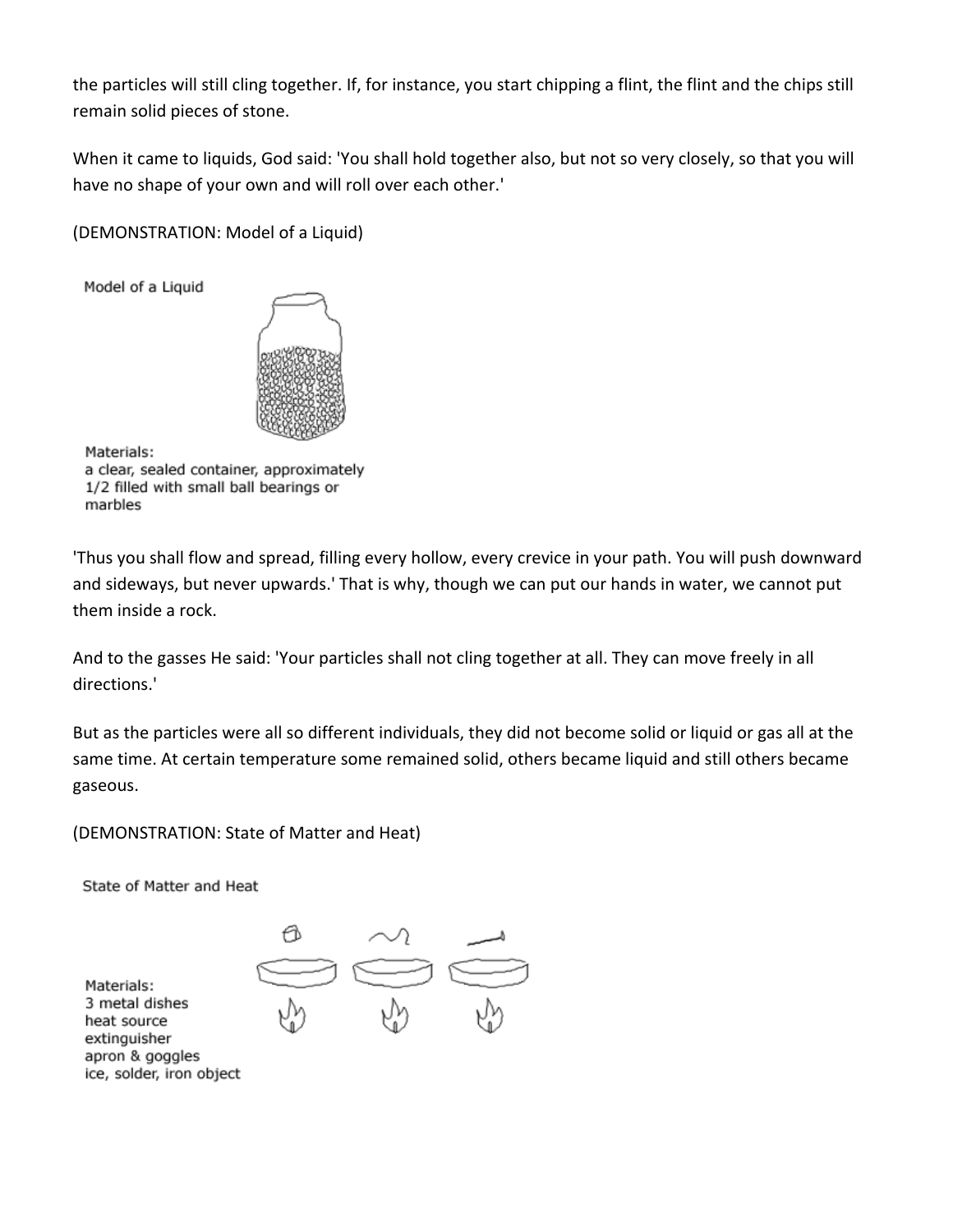And so, while obeying these laws, the little drop of nothingness that was to become our world, the blazing mass, went on spinning and spinning around itself and around the sun in the tremendous cold of space.

And as time went on, the outer ring of this mass began a dance, the dance of the elements. The particles that were at the outermost edge became cold and shrank. Huddling together they hurried to the earth, but as soon as they approached the hotter part, they became hot and up they went again. Like little angels, they carried a bucket of hot, burning coal into space, and returned with some ice.

(CHART 3A: The Dance of the Elements)



How marvelous it is! And how simple! If you become hot you expand and as you expand, you become lighter and soar upwards, like a bubble of air in the water. But, if you become cold, you shrink and fall as a grain of sand sinks to the bottom of a pond.

Because of this law the earth gradually changed from a ball of fire to the earth we know. This was the law that the tiny radiant particles obeyed as they danced their dance; particles to minute to be seen or even imagined, yet numerous enough to have produced the world.

For hundreds, thousands, millions of years this dance went on. Finally, the particles settled down, like tired dancers, and one after the other, they became first liquid and then solid and as they became liquid or solid some of them joined others to which they were attracted, forming new substances.

The heavier ones went nearer to the heart of the earth and the lighter ones floated above them like oil floating on the water.

(DEMONSTRATION: Liquids Settle According to Their Weight)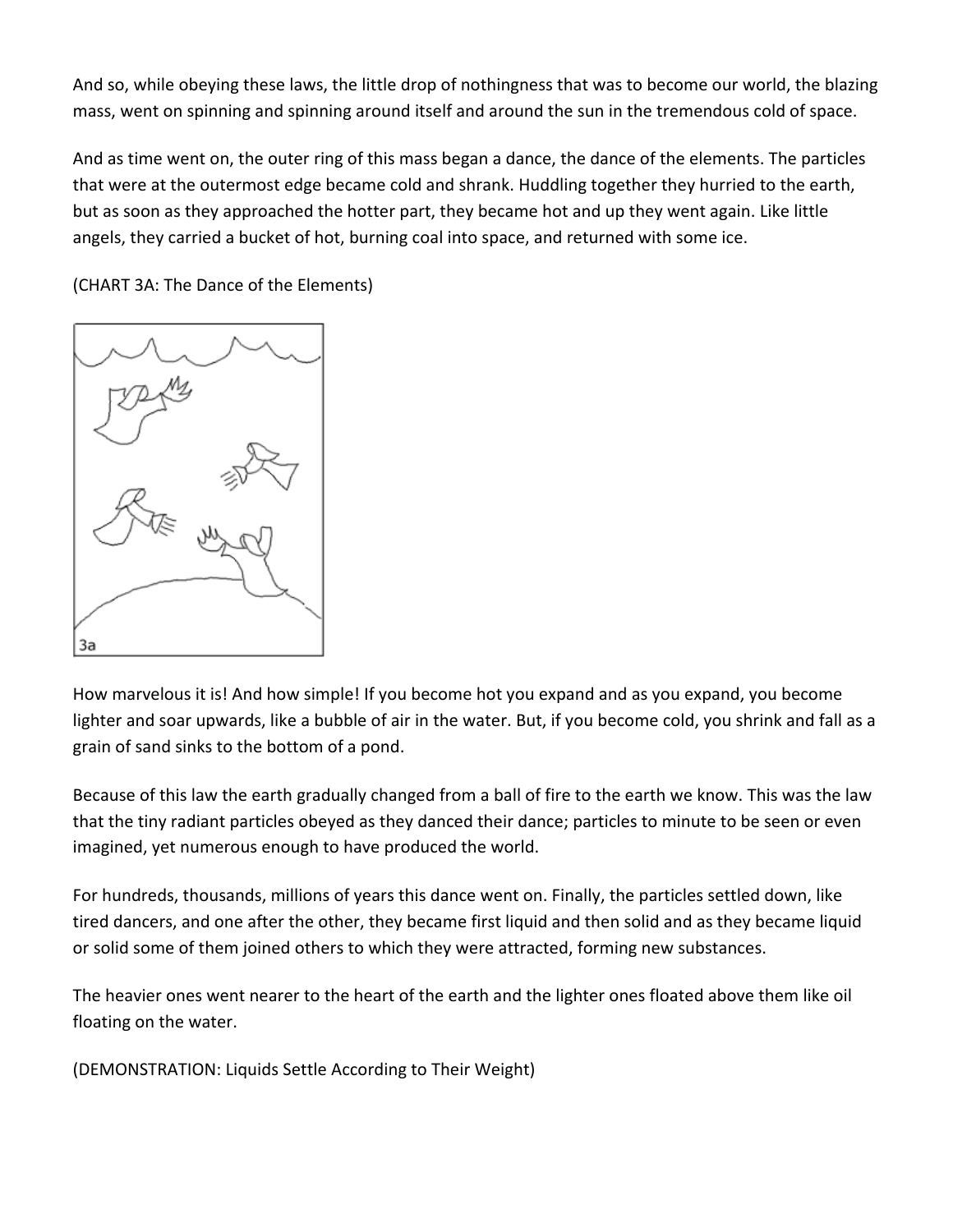Liquids Settle According to Their Weight



Materials: 4 test tubes & stand vegetable oil honey water

A thin scum was formed, like the skin which forms on milk when it is boiled and left to cool. It seemed as though the earth had taken some shape. But the elements inside this skin were still very hot. They felt trapped. They wanted to get out. What could they do otherwise? They had to follow the law of God: 'If you are hot, you expand.' There was no place to expand and so they burst out. They broke the skin and it was like a terrible fight.

## (DEMONSTRATION: Volcano)

Forces of Particles

Materials: volcano model red food coloring

baking soda & vinegar white dish detergent

The water that formed on the surface turned immediately into vapor and went up as the hot stuff came out from inside the earth.

(CHART 4A: Volcanoes and Cloud)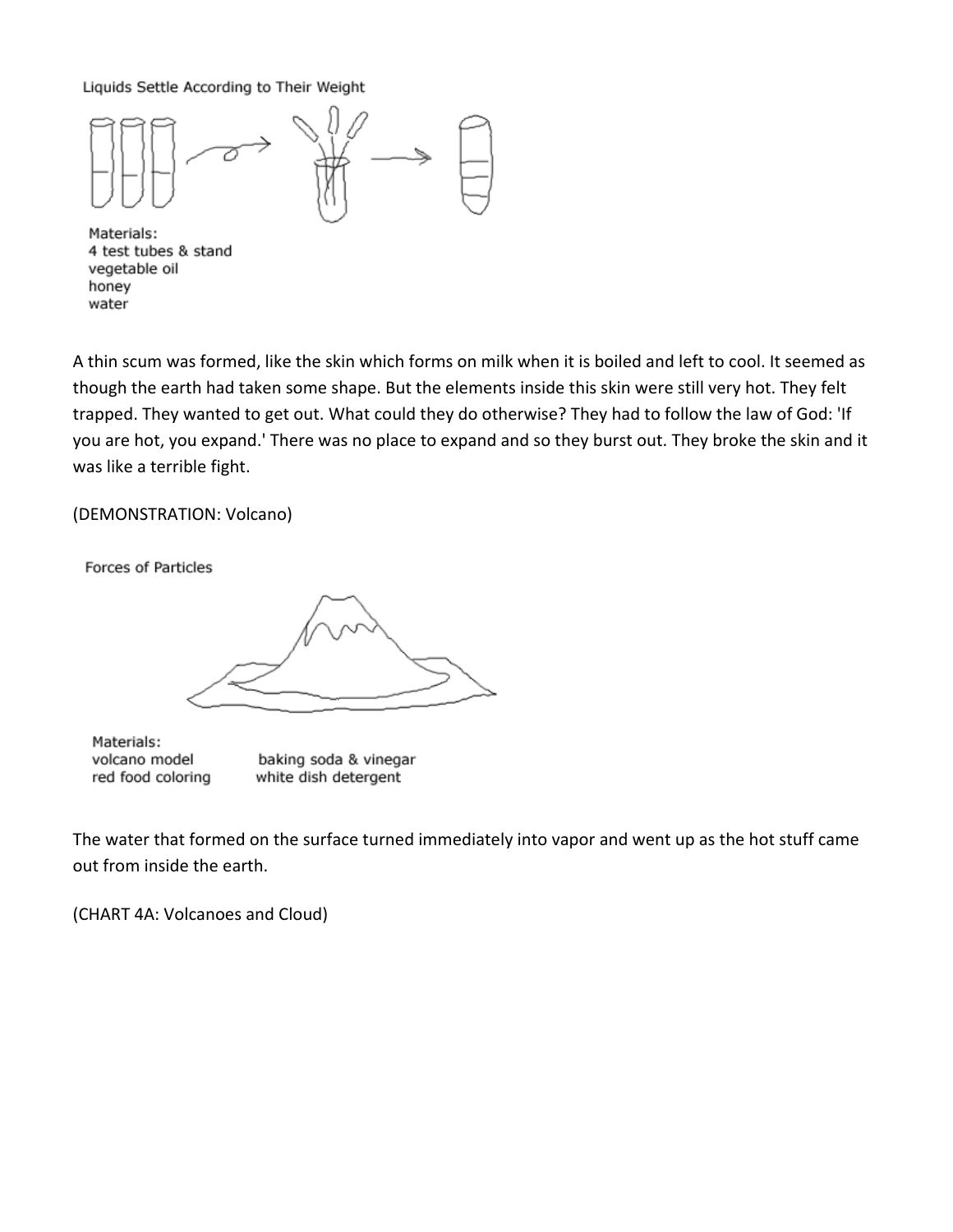

There were also ashes. A veil of clouds was drawn to cover the earth so that nobody could see what was going on. The sun was ashamed of them!

Eventually, the fighting ceased. As everybody cooled down, more and more gasses became liquid, more and more liquids became solids. The earth itself shrank and became wrinkled like an old apple that has been left in a cupboard. The wrinkles are mountains and the hollows are the oceans.

For, as the rocks had cooled down, water was able to return to the earth and it rained and rained. And the water, being liquid, filled every hollow and crevice found in its path. Thus the oceans were formed. Above them was the air, the air that we breathe. The cloud had disappeared.

(CHART 5A: Volcanoes and Water)



The veil had withdrawn and the sun could once again smile upon its beautiful daughter, the earth.